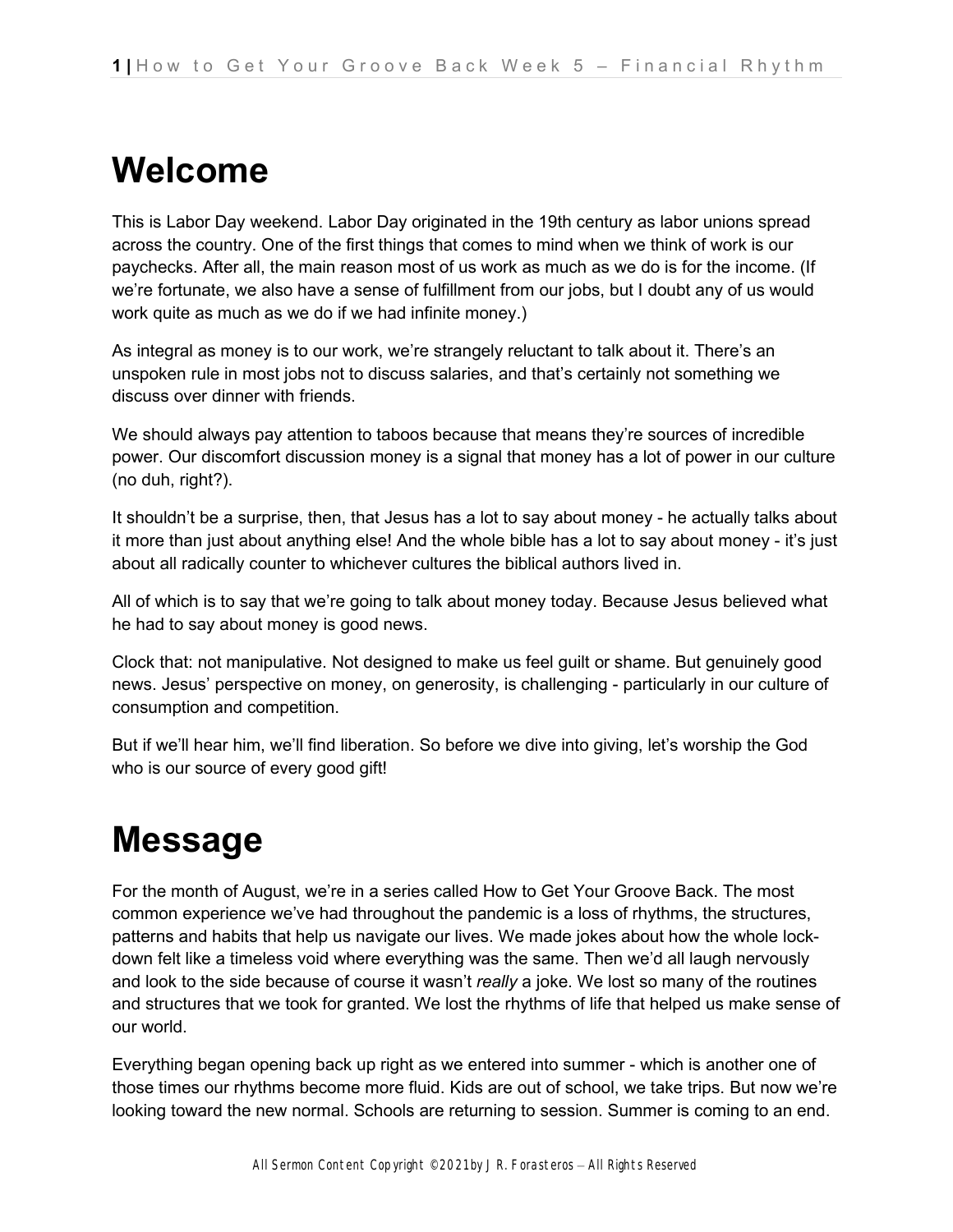So we want to ask over the next month how we get back into rhythms of faith. What are the practices that order our lives and lead us to life and flourishing?

We began by acknowledging that we were created to live in rhythms - daily, weekly, monthly. Last week, we reclaimed our daily rhythms by ordering our day through prayer.

Today, we're going to explore the one of the biggest stressors of the pandemic - finances. A lot of us have been hit really hard by the pandemic - lost jobs or major income shifts. Our financial rhythms have been disrupted as much as anything else has, and believe it or not, Scripture talks a lot about our financial rhythms.

If you know about that, you probably know it as the tithe - the idea that we're to give 10% of our income to God. The tithe is a concept we find all through the Bible, in verses lik[e](https://ref.ly/logosref/bible.39.3.10) [Malachi 3:10:](https://ref.ly/logosref/bible.39.3.10)

Bring all the tithes into the storehouse so there will be enough food in my Temple. If you do," says the Lord of Heaven's Armies, "I will open the windows of heaven for you. I will pour out a blessing so great you won't have enough room to take it in! Try it! Put me to the test! -- Malachi 3:10 (NLT)

I know this is a topic people *hate* to talk about at church, for a couple of reasons. First, we all know those churches and pastors who tell us that we have to give money or we don't have faith, or God doesn't love us. Their congregants are barely scraping by and they're wearing alligator leather shoes and flying around in private jets.

Let's be clear: that's evil.

Here at Catalyst, we know that's not how God sees money (and we're going to look at some of the verses those churches use today).

But while some of us object to churches talking about money because of how a lot of churches do that, some of us find this topic uncomfortable because of the state of our own finances. Maybe we don't manage our money well. Or maybe we just don't see the need to give.

I have to be honest with you: those of us who are in this boat are going to find today's message challenging. But I want to invite you to listen. Ask the Holy Spirit right here, before we dive into the Scripture today, to give you ears to hear. Not what I'm saying, but what God might be saying through me and the Scripture. Is there an invitation here? And what might happen if you accept that invitation?

### Turn with us to Genesis 14.

I want to look at the first example of a tithe we have in the Bible. It occurs in the story of Abraham, fairly early on. At God's invitation, Abraham - who was still called Abram at this point left his homeland and travelled to Canaan. He's acquired a decent amount of property, wealth and power, enough so that his nephew Lot - who at this point is his heir, has to separate from him.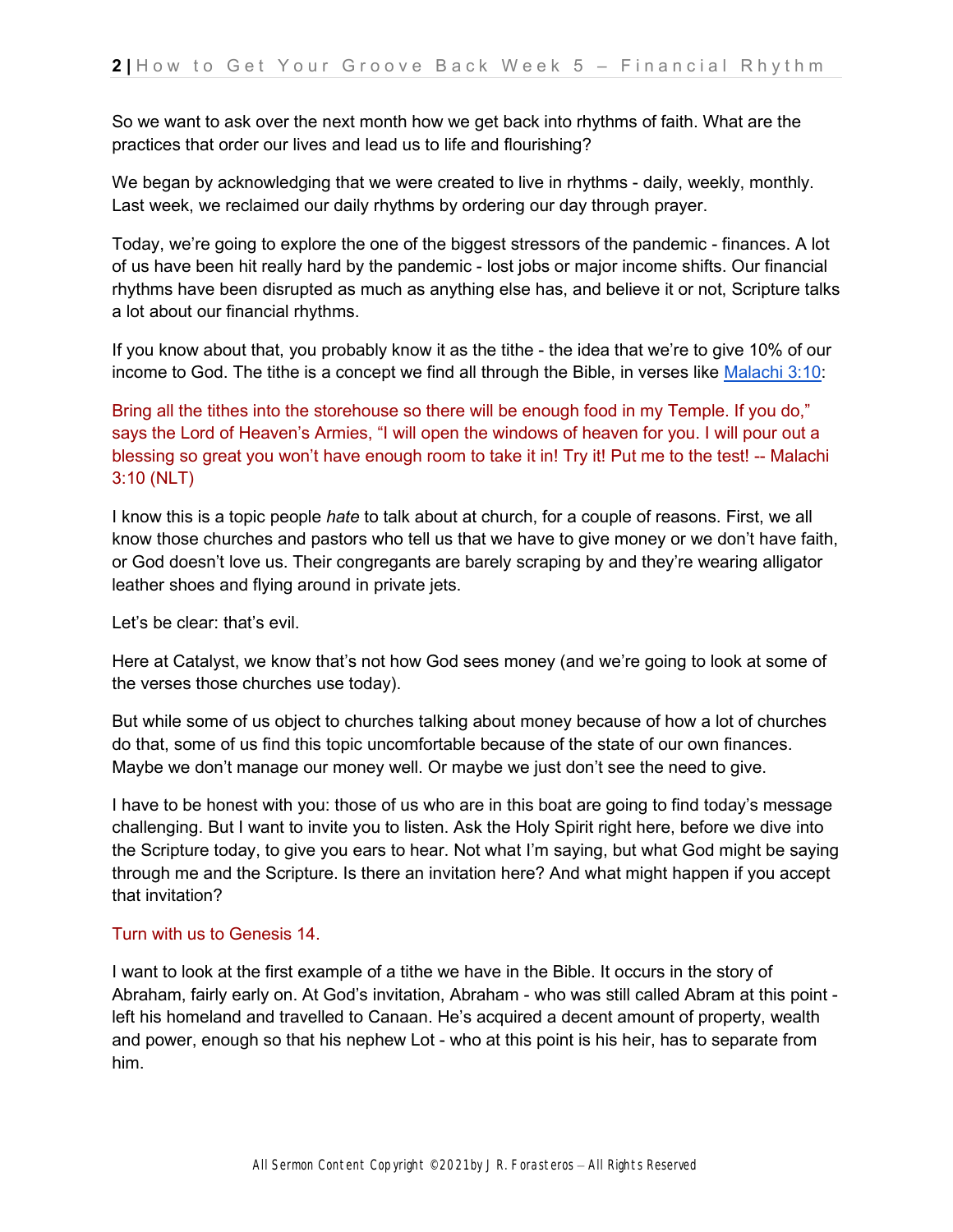Lot settles a valley ruled by a pentapolis whose chief city is Sodom. If you recognize that name, then you know Sodom and its sister cities had no interest in God. They were, in the biblical vernacular, evil and wicked.

Just before this story, the pentapolis was defeated in a war. The king who defeated them took their flocks as spoils and their people as slaves - including Abram's nephew Lot.

Abram was having none of that, so he ambushed the king with a night attack (on an already weary army) and defeated them. This story picks up where he's returned with all the property and people who were captured. You'll notice that he meets two kings. One is the king of Sodom (which we expect). The other is someone named Melchizedek. This is literally the only time he shows up in the Bible. So pay attention to him! And, more importantly, pay attention to what Abram gives to each of them:

After Abram returned from his victory over Kedorlaomer and all his allies, the king of Sodom went out to meet him in the valley of Shaveh (that is, the King's Valley). And Melchizedek, the king of Salem and a priest of God Most High, brought Abram some bread and wine.

Melchizedek blessed Abram with this blessing: "Blessed be Abram by God Most High, Creator of heaven and earth. And blessed be God Most High, who has defeated your enemies for you." Then Abram gave Melchizedek a tenth of all the goods he had recovered.

The king of Sodom said to Abram, "Give back my people who were captured. But you may keep for yourself all the goods you have recovered." Abram replied to the king of Sodom, "I solemnly swear to the LORD, God Most High, Creator of heaven and earth, that I will not take so much as a single thread or sandal thong from what belongs to you. Otherwise you might say, 'I am the one who made Abram rich.' -- Genesis 14:17-23 (NLT)

So here's the surprising thing: Abram actually gives the King of Sodom *more.* He pays a tithe to Melchizedek (more on that in a moment), but when the King of Sodom offers Abram all the property he recovered, Abram refuses. The king was basically offering to pay Abram for recovering his people by letting him keep all the property he'd recovered. But Abram doesn't want to be associated in any way with Sodom. He doesn't want a place so counter to God's will to be associated with him in any way.

He doesn't want anyone to be able to look at what he has and say, "Oh, you know why he has that? Because he did Sodom a favor and they took care of him."

And if that were the end of this exchange, we wouldn't have much else to go on, other than that he really doesn't care for Sodom.

But out of nowhere, this Melchizedek fellow appears. We don't know much about him. We're not even sure his name is Melchizedek, because that means "King of Justice", which could be a name or a title. And he's the king of Salem, which means 'peace'. So that *could* be a reference to Jerusalem. We might be looking at a guy with a sweet name who is an ancient king of Jerusalem. Or we could be dealing with an anonymous travelling priest whose title is "King of Justice and Peace" (which is pretty rad as titles go).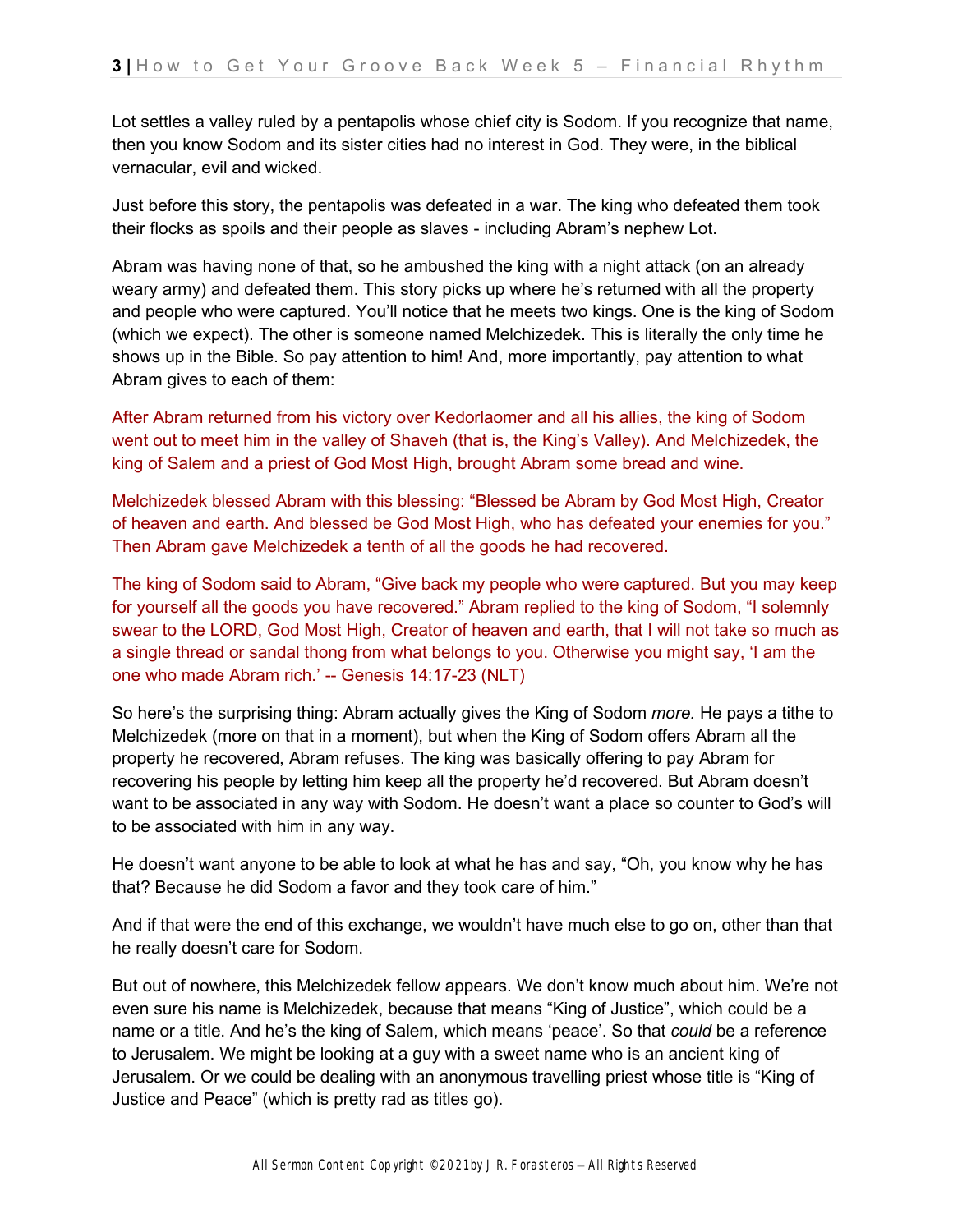(Fun fact: since we know so little about Melchizedek, ancient interpreters did some really fun and weird stuff with him. He shows up in a Psalm and in the book of Hebrews as a way to justify Jesus' priesthood. And that's the tamest stuff.)

What we *do* know is that Melchizedek blesses Abram in the name of God. He's a foil for the king of Sodom. Whereas Abram gives all the property back to Sodom that belonged to Sodom, he had no prior relationship to Melchizedek. Rather, when Melchizedek blesses him, he recognizes the man as a priest of God, so he gives him a tithe - that 10% of everything he gained from his recent battle.

### Why?

The implication is that Abram understands that all he has is from God. By offering a tithe, Abram is acknowledging that. We can see that by how Abram treats the King of Sodom. That's why these two kings are next to each other in this story. So we can see what a faithful use of our resources looks like.

Friends far too often, we imagine that all we have, we've earned by the sweat of our own brow. We imagine ourselves to be kings and queens of our own castles, our paychecks providing us lordship over all we have amassed for ourselves. We prize being the breadwinner.

But Jesus teaches us - as we saw last week - to pray, "Give us today our daily bread." He reminds us, in that daily rhythm of prayer even, to acknowledge that all we have is a gift from God. Other Biblical authors describe Jesus as the source of all we have. Our energy, our strength, our wisdom and ability - all these come from God. Everything we have is the result of God's gracious gifts towards us.

But we forget this. Especially in this culture of consuming and self-sufficiency.

That's why here at Catalyst we emphasize giving as one of our spiritual practices. Giving is how we, like Abram, remember that what we have is from God.

And, more importantly, that God gives to us so we can learn to give like God. Giving is one way we become like God.

#### Turn with us to 2 Corinthians 9.

This is a letter from the Apostle Paul to the churches he founded in the city of Corinth. And one of the big reasons he wrote this letter was to gather financial support for the church in Jerusalem. He's headed to Corinth and wants the church there to take up an offering.

Now, the churches in Corinth were… poor is putting it nicely. They were mostly lower class and slaves. They had very little money. Which Paul knew. So as we read, listen to how he talks about them giving:

Remember this—a farmer who plants only a few seeds will get a small crop. But the one who plants generously will get a generous crop. You must each decide in your heart how much to give. And don't give reluctantly or in response to pressure. "For God loves a person who gives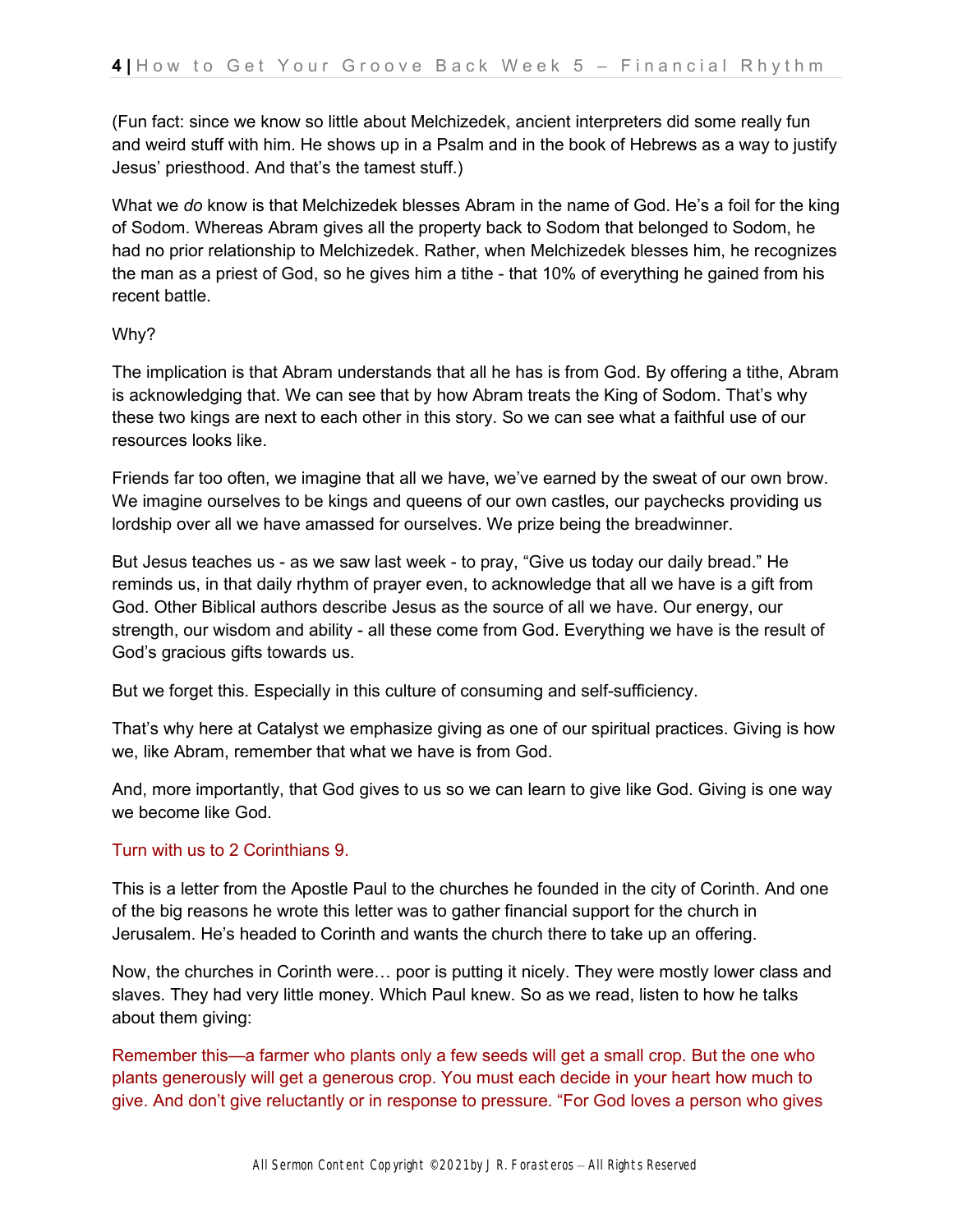cheerfully." And God will generously provide all you need. Then you will always have everything you need and plenty left over to share with others. As the Scriptures say,

"They share freely and give generously to the poor. Their good deeds will be remembered forever."

For God is the one who provides seed for the farmer and then bread to eat. In the same way, he will provide and increase your resources and then produce a great harvest of generosity in you.

Yes, you will be enriched in every way so that you can always be generous. And when we take your gifts to those who need them, they will thank God. -- 2 Corinthians 9:6–11 (NLT)

I'm fascinated that Paul doesn't put a number on them. He doesn't give them a number or a percent. He doesn't mention a tithe. What he says is, "You must each decide how much to give. Don't give reluctantly or in response to pressure."

Paul is explicit because he knows that it's easy to pressure people. This 'seed/harvest' language he uses is one of the verses prosperity preachers use to get people to give them money.

But what matters to Paul is *how* we give, not *how much*. Are we cheerful? Are we giving with a faith-filled heart?

So as we're moving toward a time of response, I want to share with you how I've come to understand giving as a spiritual practice.

On the one had, I wish it were as easy as giving you a number. "Everyone give \$50 a week," or "Everyone give 10% of their income." But while that's easy, it's not what we see in Scripture.

Rather, I want to invite you to do as Paul tells the Corinthians: prayerfully consider with God what God is calling you to give. I've found in my own life that in order to get to that space where I'm really acknowledging God as my provider and Lord, I have to give a little more than is comfortable. Giving what feels good is safe. When I have to stretch myself - just a little - I press into faith.

Sometimes in my life, that's been more than 10%. Other times, it's been a lot less. That's why I hate putting a number on it. You can't chart faith on a spreadsheet, unfortunately.

So as we move into this time of reflection, I want to invite you to consider what it means to give, to give cheerfully and to acknowledge God as your provider.

### **Communion + Examen**

Melchizedek offered Abram bread and wine as a meal of peace. Jesus offers us the same through his own body and blood.